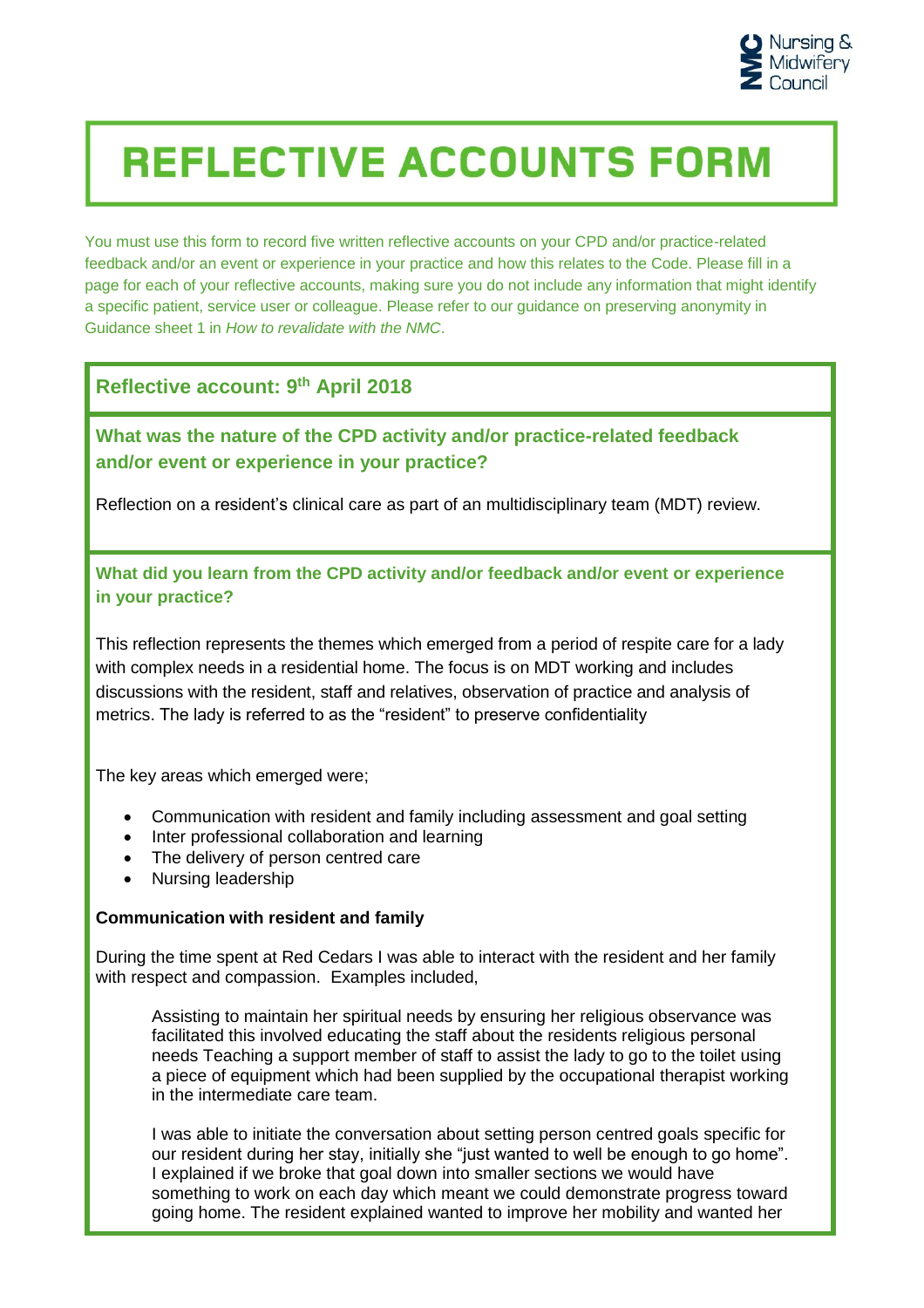wound to heal. The resident's family wanted her to have more interaction with friends and family as they felt she had become lonely and this had precipitated her mental health problems. We explained from a nursing perspective we wanted to ensure that the resident's new medication was working and not causing inappropriate side effects. These goals were broken down into a dynamic care plan and I involved all the MDT to ensure the goals were well rounded and met the needs of the resident , the other professionals and the family. Both the resident and her family (with the resident's permission) had copies of the care plan and this was reviewed on a daily basis to reflect the changing nature of the goals and the close scrutiny that was required particularly in relation to the new medication.

#### **Inter professional Collaboration and Learning**

It is recognised that inter professional working promotes effective clinical decision making the resident journey more streamlined and person centred. It affords opportunities for teaching and learning between professionals and sharing learning.

My observations demonstrated many opportunities for inter professional collaboration and learning. Examples included, learning about the use of new equipment, understanding the presentation of mental health needs, particularly those underpinned by loneliness. Our resident lived with a large family but had become personally isolated and this had exacerbated her mental health problems such that a crisis had occurred. I was prompted to do some further work on understanding loneliness particularly as the resident was a member of an ethnic minority in the local area. . I was able to share this new learning with the MDT at a weekly case review.

Social isolation is a real or perceived inability to interact with other individuals and the wider community it can be chronic or episodic It is thought of as an objective measure The terms loneliness and isolation are often used interchangeably but loneliness is a subjective experience and may relate to physical isolation and lack of companionship or the lack of a useful role in society. Although both isolation and loneliness impair quality of life and wellbeing, efforts to reduce isolation are likely to be more relevant to mortality. (Steptoe 2013) Rates of social isolation are difficult to quantify and depend upon the definition used. Defining social isolation as lack of frequency of contact with family, friends and neighbours suggests that 6%-17% of older adults are socially isolated to some degree. Over 50% of adults in England are not engaged in a group, club or organisation. About one in nine older adults (11-12%) could be described as excluded in terms of cultural and civic participation using the above data. Social isolation is more often experienced by those aged over 80 years, those of lower socioeconomic status, and those who are separated, divorced or have never been married. (Roberts 2014). Having established how common the experience of loneliness is and the effects on mortality. I investigated what as healthcare professionals we are doing about it, particularly as those who experience it most.

Relevance to the code (3.1 pay special attention to promoting wellbeing, preventing ill health and meeting the changing health and care needs of people during all life stages)

The Department of Health's Public Health Outcomes Framework provides indictors for measuring social isolation and self-reported well-being and I tried to establish how useful the tools would be particularly in the care home sector. De Jong Gierveld Scale

The scale consists of 11 items - six formulated negatively and five formulated positively around people's situation of being alone.

The de Jong Gierveld Loneliness Scale